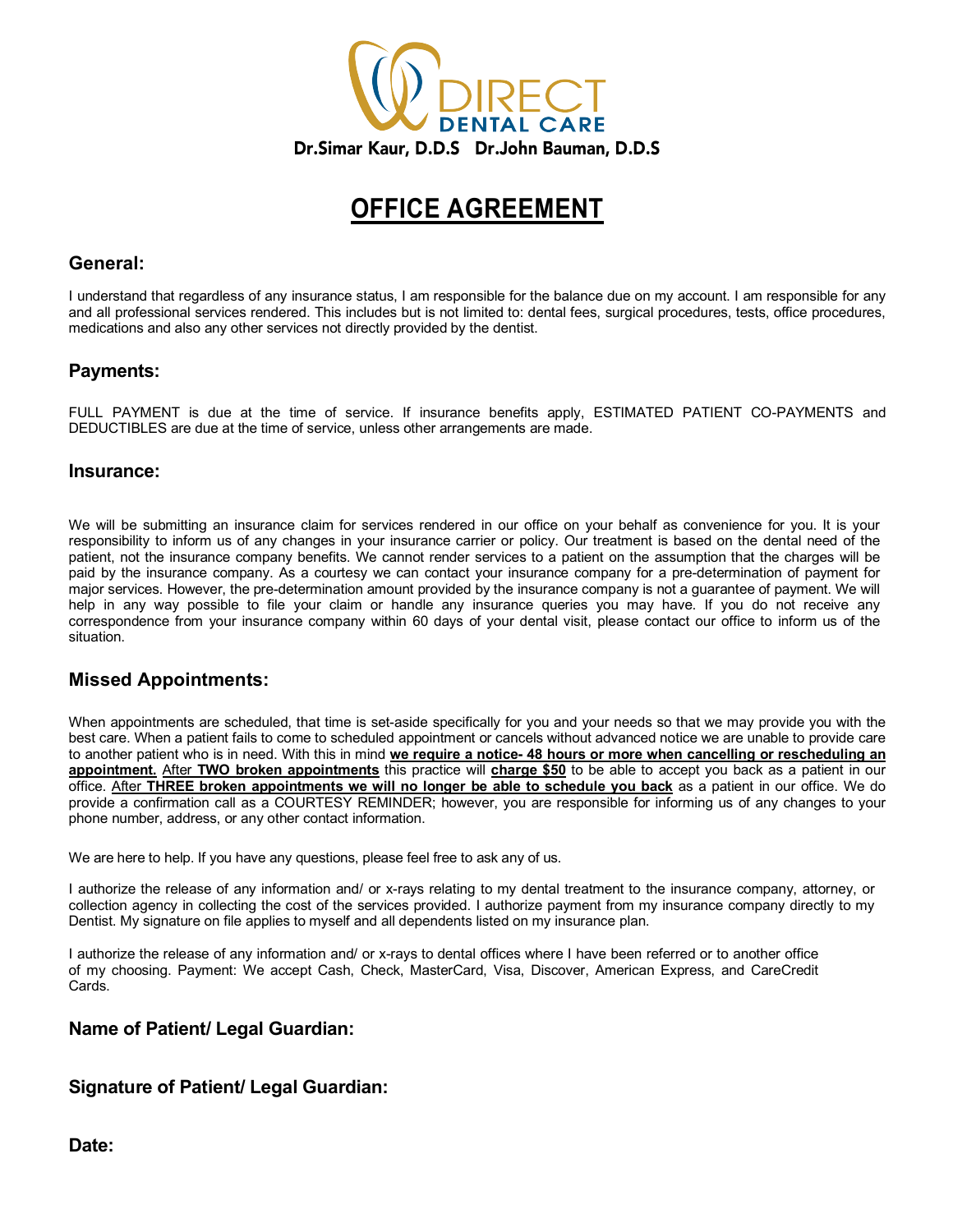

### **HIPAA CONSENT FORM**

### **CONSENT FOR USE AND DISCLOSURE OF HEALTH INFORMATION**

**Purpose of Consent:** By signing this form, you will consent to our use and disclosure of your protected health information to carry out treatment, payment activities, and healthcare operations.

**Notice of Privacy Practices**: You have the right to read our Notice of Privacy Practices before you decided whether to sign this Consent. Our Notice provides a description of our treatment, payment activities, and healthcare operations, of the uses and disclosures we may make of your PHI and of other important matters about your PHI. A copy of our Notice accompanies with this Consent will be provided upon request. We encourage you to read it carefully and completely before signing this Consent. We reserve the right to change our privacy practices as described in our Notice of Privacy Practices. If we change our privacy practices, we will issue a revised Notice of Privacy Practices, which will contain the changes. Those changes may apply to any of your PHI that we maintain.

You may obtain a copy of our Notice of Privacy Practices, including any revisions to our Notice, at any time by contacting our office at

Phone: (717) 284-6004

Fax: (717) 248-9210

**Right to Revoke:** You will have the right to revoke this Consent at any time by giving us written notice of your revocation submitted to the Contact Person listed above. Please understand that revocation of this Consent will not affect any action we took in reliance on this Consent before we received your revocation, and that we may decline to treat you or to continue treating you if you revoke this Consent.

**Consent:** I have had full opportunity to read and consider the contents of this Consent form and your Notice of Privacy Practices. I understand that, by signing this Consent form, I am giving my consent to your use and disclosure of my PHI to carry out treatment, payment activities and health care operations.

Please ask for a physical copy in case you decide to revoke your consent.

YOU ARE ENTITLED TO A COPY OF THIS CONSENT AFTER YOU SIGN IT

### **Name of Patient/ Legal Guardian:**

**Signature of Patient/ Legal Guardian:**

**Date:**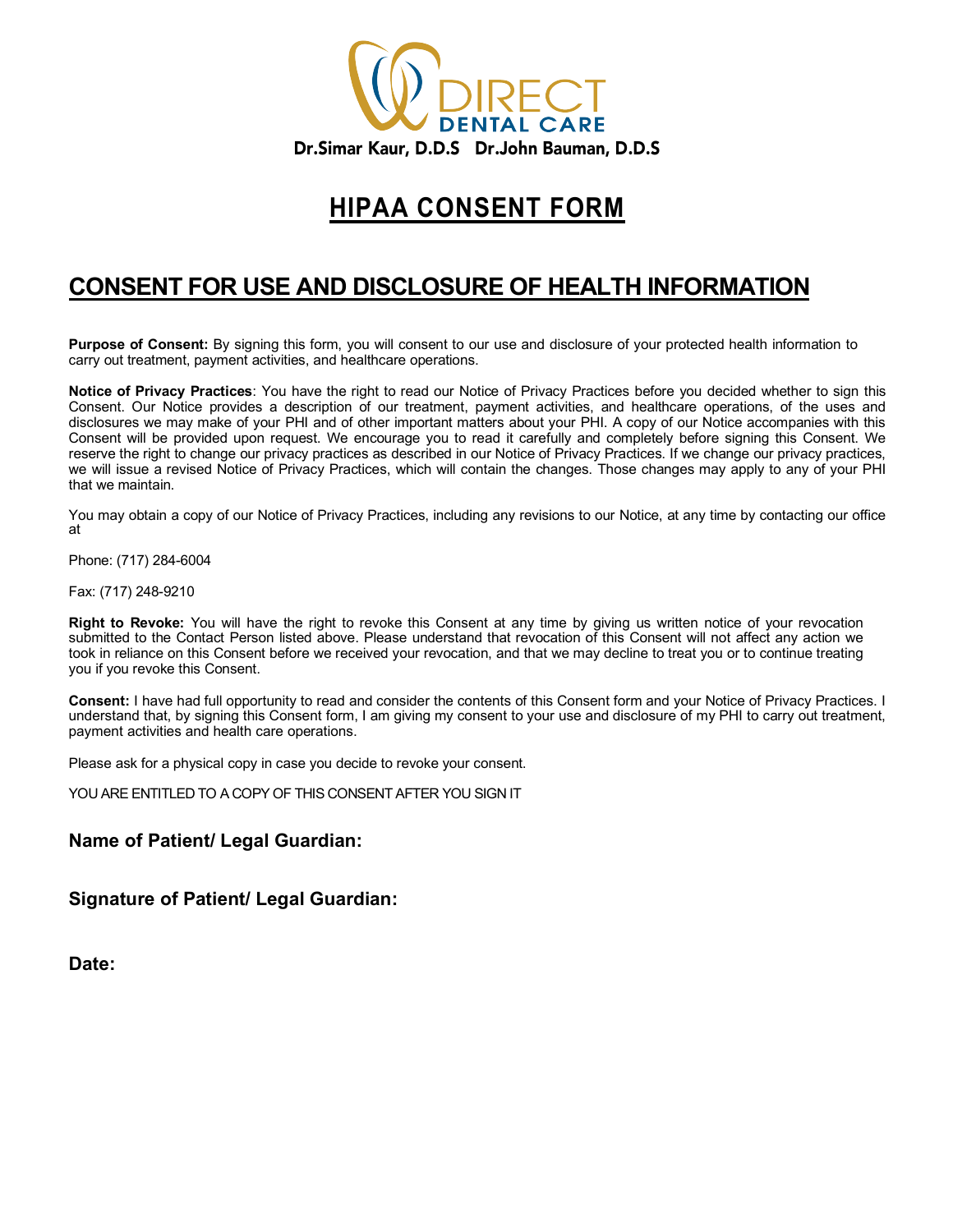

# **Health History**

As required by law, our office adheres to written policies and procedures to protect the privacy of information about you that we create, receive or maintain. Your answers are for our records only and will be kept strictly confidential subject to applicable laws. Please note that you will be asked some questions concerning your health. This information is vital to allow us to provide you the best care possible.

### **General Information- Patient**

Full Name - Patient:

Date of Birth Gender : M/F Email address:

# **Contact Information:**

| Home #                  | Work #                  |
|-------------------------|-------------------------|
|                         |                         |
| Mobile #                |                         |
| Patient mailing address | Patient billing address |
|                         |                         |
| Emergency contact       |                         |
| Emergency #             |                         |
| Family doctor name:     |                         |
| Family doctor #         |                         |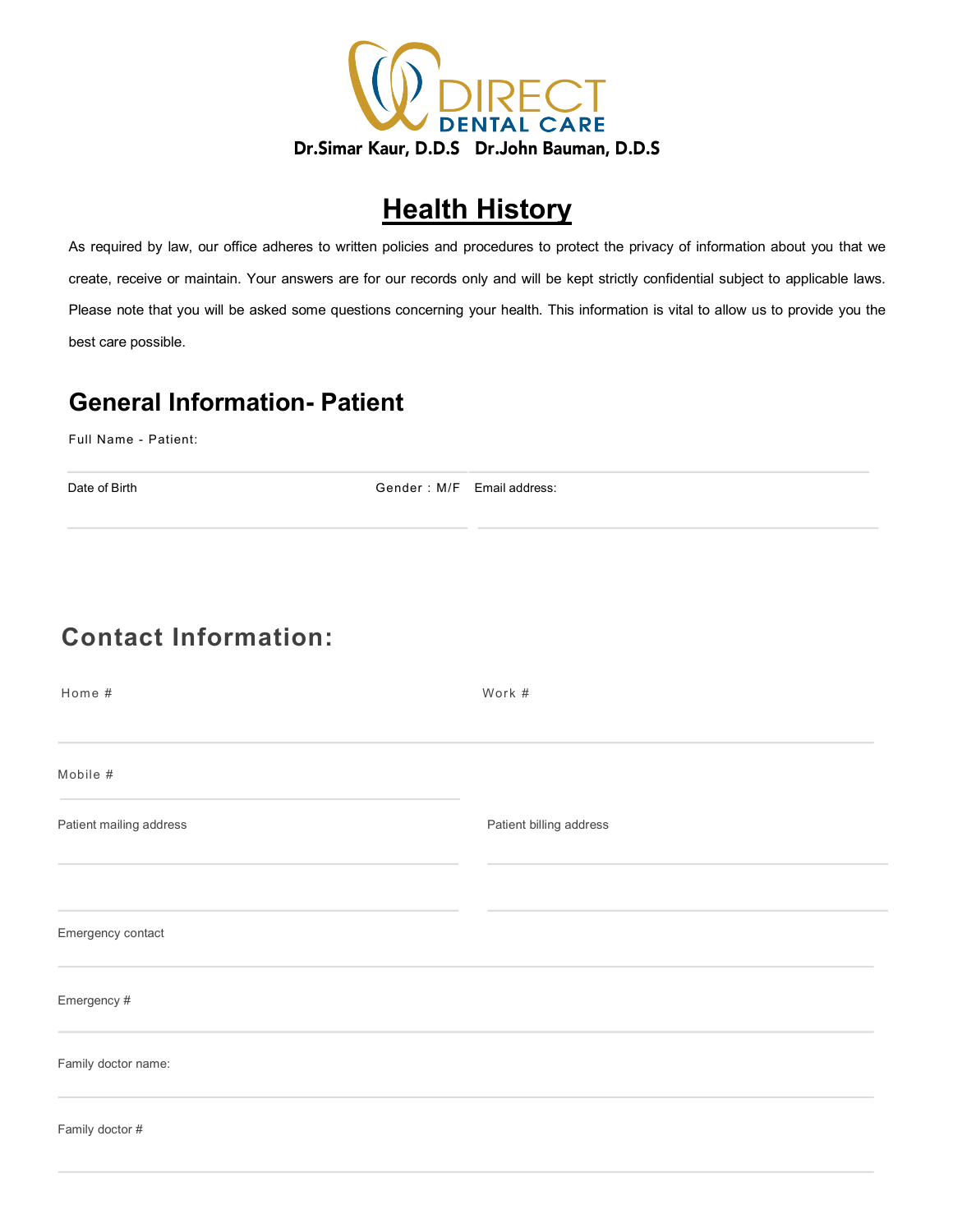### **Do you have any of the following diseases or problems:**

Active Tuberculosis? **Persistent cough greater than a 3 week duration? Persistent cough greater than a 3 week duration**?

Cough that produces blood? **Been exposed to anyone with tuberculosis? Been exposed to anyone with tuberculosis**?

If you answer YES to any of the 4 items above, please stop and return this form to the receptionist.

### **Insurance Information**

Social Security number

**Occupation** 

Subscriber's Employer (Who do you work for?)

### PLEASE BRING YOUR DENTAL INSURANCE CARD TO THE OFFICE WITH YOU FOR VERIFICATION.

Name of the Insurance Plan?

Insurance ID number:

Insurance Subscriber's Social Security Number:

Insurance Subscriber's Date of Birth:

Has your insurance information changed since your last visit?

### Dental Information ("Tick/ Check" where applicable)

| Do your gums bleed when you brush or floss?                             | Are you currently experiencing dental pain or discomfort?    |
|-------------------------------------------------------------------------|--------------------------------------------------------------|
| Are your teeth sensitive to cold, hot, sweets, or pressure?             | Do you have earaches or neck pains?                          |
| Does food or floss catch between your teeth?                            | Do you have any clicking, popping or discomfort in your jaw? |
| Have you had any periodontal (gum) treatment?                           | Do you grind your teeth?                                     |
| Have you ever had orthodontic (braces) treatment?                       | Do you have any sores or ulcers in your mouth?               |
| Have you had any problems associated with previous dental<br>treatment? | Do you wear partial dentures?                                |
| Is your home water supply fluoridated?                                  | Do you wear full dentures?                                   |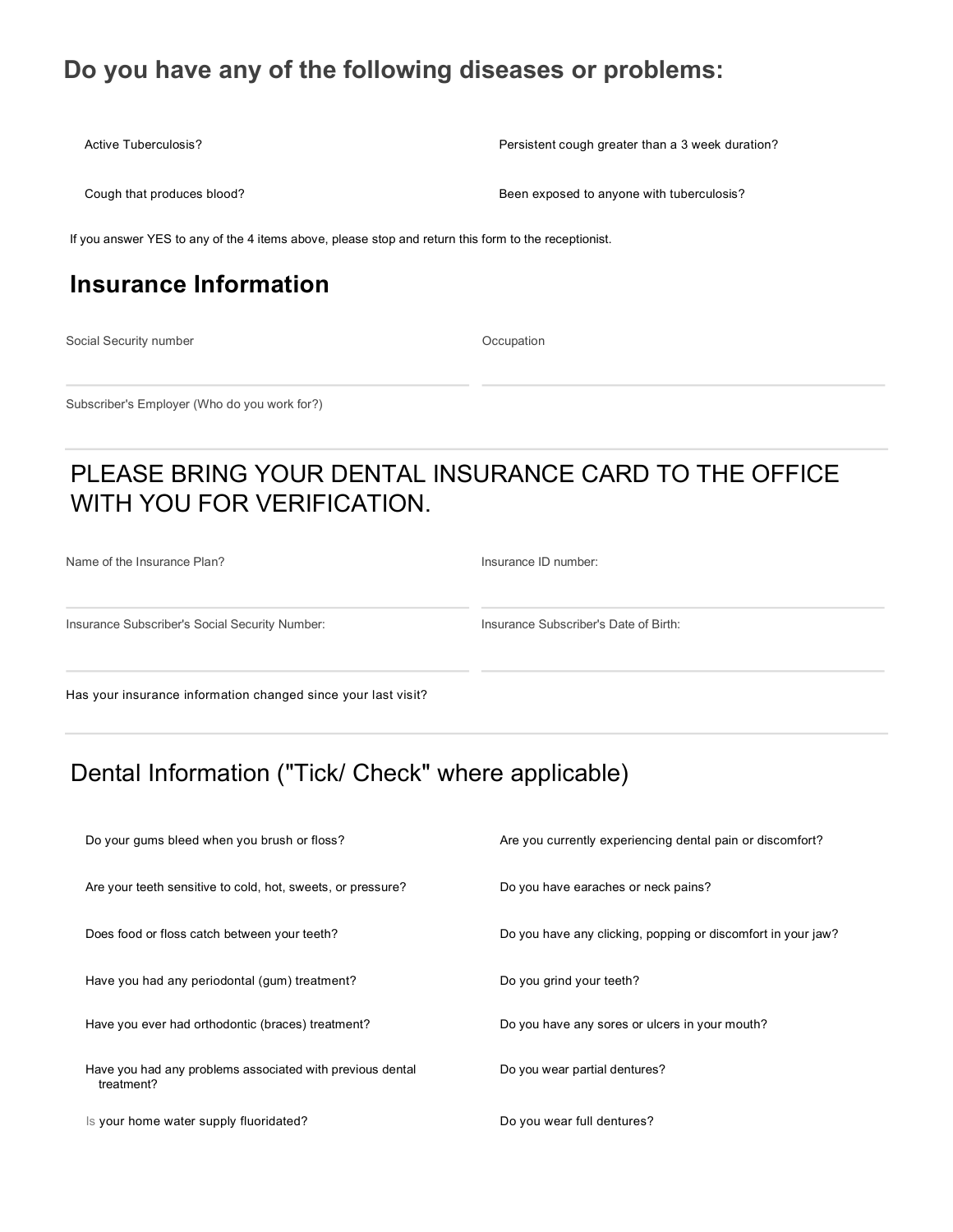Date of your last dental exam? What was done at that time?

Date/Year of last dental X-rays?

Name, address and Phone number of previous dentist, if any.

# Medical Information ("Tick/ Check" where applicable)

## Allergies

| Acetaminophen/ Tylenol®                             | Acrylic          | Amoxicillin                                  | Animals             |
|-----------------------------------------------------|------------------|----------------------------------------------|---------------------|
| Antibiotics                                         | Aspirin          | Barbiturates, sedatives or<br>sleeping pills | Cephelex            |
| Clindamycin                                         | Codeine          | Other narcotics                              | Demerol             |
| Erythromycin                                        | Fluoride         | Food                                         | Hay fever/ seasonal |
| Ibuprofen/ Motrin <sup>®</sup> / Advil <sup>®</sup> | lodine           | Keflex                                       | Latex               |
| Lexapro                                             | Local anesthetic | Mercury                                      | Metals              |
| Morphine                                            | <b>NSAIDS</b>    | Other                                        | Penicillin          |
| Sulfa                                               | Tetracycline     | Thimerasol                                   |                     |
| Other                                               |                  |                                              |                     |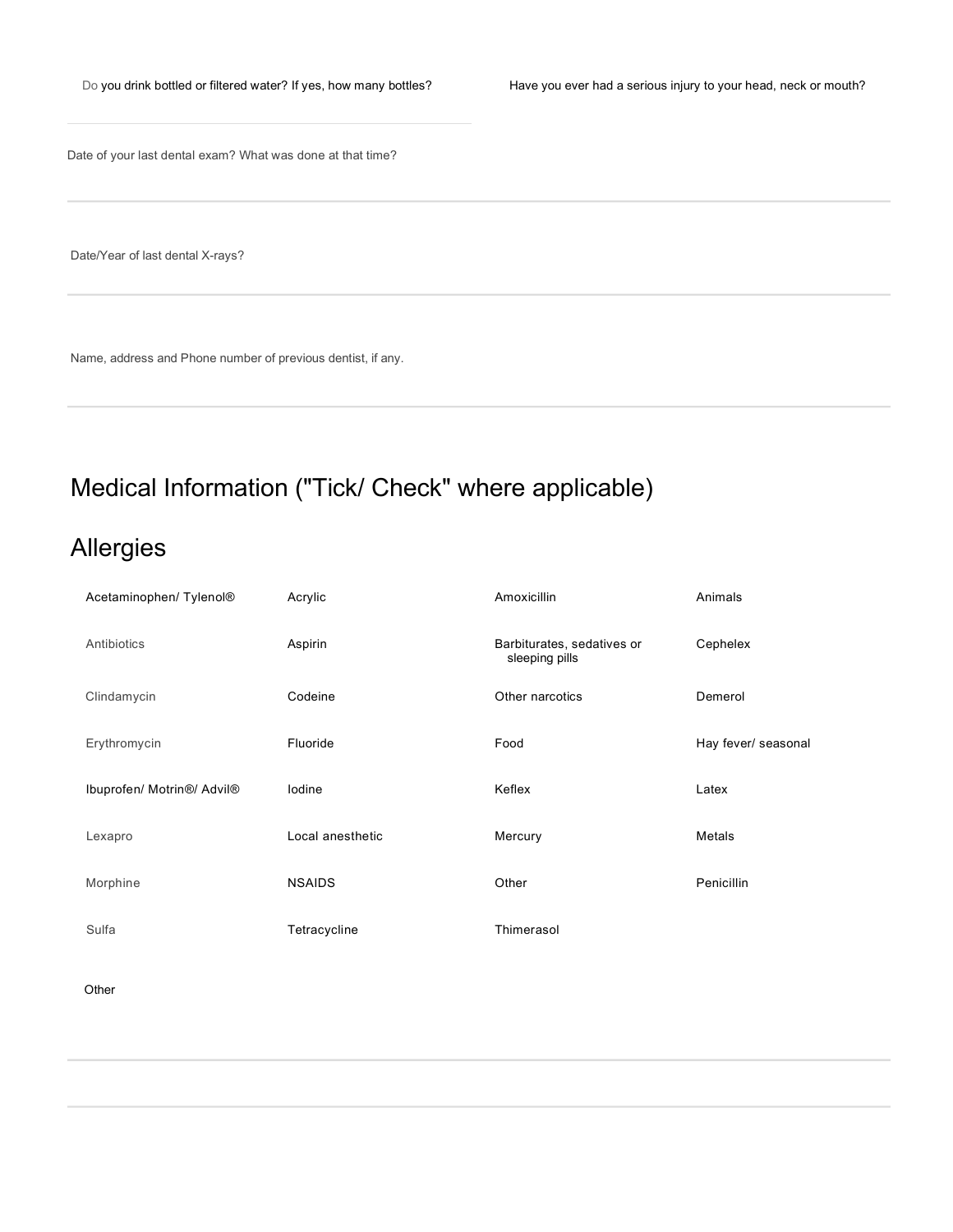# Conditions:

| Abnormal/ excessive bleeding            | Acid reflux                                  | AIDS or HIV infection       | Alzheimer's/ dementia                      |
|-----------------------------------------|----------------------------------------------|-----------------------------|--------------------------------------------|
| Anemia                                  | Angina                                       | Anxiety                     | Arteriosclerosis                           |
| Arthritis                               | Asthma                                       | Autoimmune disease          | Back problems                              |
| <b>Blood disease</b>                    | <b>Blood Thinners</b>                        | <b>Blood transfusion</b>    | Breathing problems/<br>respiratory disease |
| <b>Bronchitis</b>                       | Cancer/ chemotherapy/<br>radiation treatment | Cardiovascular disease      | Chest pain upon exertion                   |
| Chronic pain                            | Congestive heart failure                     | COPD                        | Damaged heart valves                       |
| <b>Diabetes</b>                         | Dizzyness                                    | Eating disorder             | Emphysema                                  |
| Epilepsy                                | Fainting spells or seizures                  | Fear of Needles             | Frequent headaches                         |
| Gastrointestinal disease                | G.E. Reflux/Heartburn                        | Glaucoma                    | Gout                                       |
| Hard to Freeze                          | Hearing difficulties                         | Heart attack                | Heart disease                              |
| Heart murmur                            | Heart rhythm disorder                        | Hemophilia                  | Hepatitis                                  |
| Jaundice or liver disease               | High blood pressure                          | Joint Replacement           | Kidney Disease                             |
| Kidney problems                         | Low blood pressure                           | Low pain tolerance          | Lymphoma                                   |
| Malnutrition                            | Medications                                  | Mitral valve prolapse       | <b>Multiple Sclerosis</b>                  |
| Neurological disorders                  | Night sweats                                 | Open Heart Surgery          | Osteoporosis/ Paget's disease              |
| Other congenital heart defects          | Pacemaker                                    | Parkinson's disease         | Persistent swollen glands in<br>neck       |
| <b>Physical Challenges</b>              | Pregnant                                     | Premed                      | <b>Pre Medication</b>                      |
| Psychiatric care                        | <b>Recurrent Infections</b>                  | Rheumatic fever             | Rheumatic heart disease                    |
| Rheumatism                              | Rheumatoid arthritis                         | Severe headaches/ migraines | Severe or rapid weight loss                |
| Sexually transmitted infection<br>(STI) | Sinus trouble                                | Stents                      | Stomach Troubles or Ulcers                 |
| Stroke                                  | Systemic Lupus Erythematosus                 | Thyroid problems            | <b>TMJ Pain</b>                            |
| <b>TMJ Disorder</b>                     | Tuberculosis                                 | Tumors or growths           | Ulcers                                     |
| <b>Wheelchair Access</b>                | Other                                        |                             |                                            |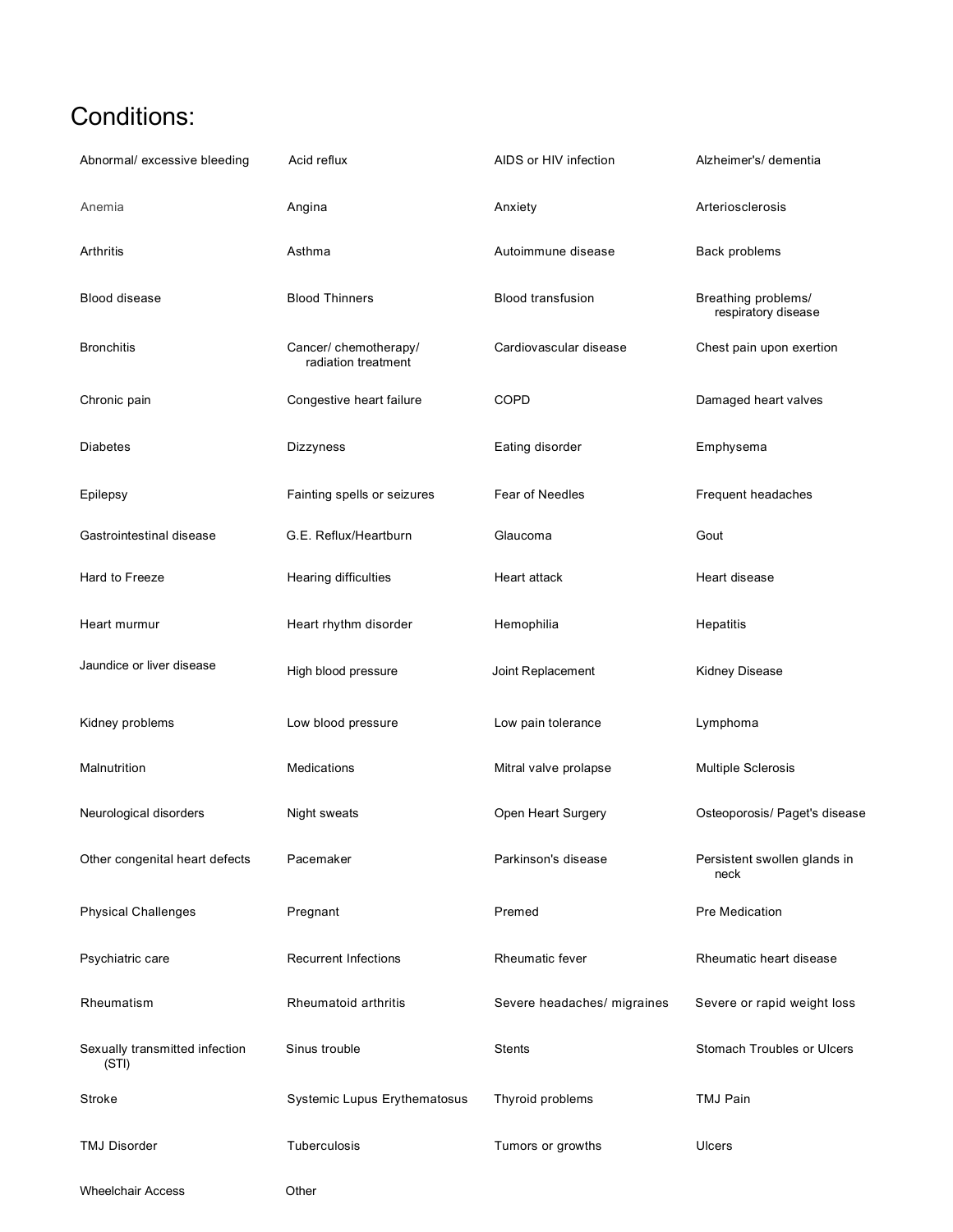#### **Details**

| Preferred pharmacy                                                                                                                                                                                                                                                     |                                                                                   |  |  |  |  |  |
|------------------------------------------------------------------------------------------------------------------------------------------------------------------------------------------------------------------------------------------------------------------------|-----------------------------------------------------------------------------------|--|--|--|--|--|
| Pharmacy #                                                                                                                                                                                                                                                             |                                                                                   |  |  |  |  |  |
| Date of last physical exam?                                                                                                                                                                                                                                            |                                                                                   |  |  |  |  |  |
| Have you ever reacted adversely to any medications or injections?                                                                                                                                                                                                      |                                                                                   |  |  |  |  |  |
| Do you drink alcoholic beverages? How much/day?                                                                                                                                                                                                                        | Have you had an orthopedic total joint (hip, knee, elbow, finger)<br>replacement? |  |  |  |  |  |
| Has there been any change to your general health within the past<br>year?<br>Have you had a serious illness, operation or been hospitalized in<br>the past 5 years?<br>Are you taking any prescription or over-the-counter<br>medicines? (Please, get a written list). | Do you use tobacco(smoking, snuff,chew,bidis)?                                    |  |  |  |  |  |
|                                                                                                                                                                                                                                                                        | Are you wearing a nicotine patch?                                                 |  |  |  |  |  |
|                                                                                                                                                                                                                                                                        | Do you have sleep apnea?                                                          |  |  |  |  |  |
| Are you pregnant?                                                                                                                                                                                                                                                      | Are you taking birth control or hormone replacement?                              |  |  |  |  |  |
| Are you nursing?                                                                                                                                                                                                                                                       |                                                                                   |  |  |  |  |  |
| Please list any surgical procedures you have undergone and when<br>they occurred.                                                                                                                                                                                      |                                                                                   |  |  |  |  |  |

 Have you ever taken FosaMax®, Boniva®, Actonel® or other medications containing bisphosphonates?